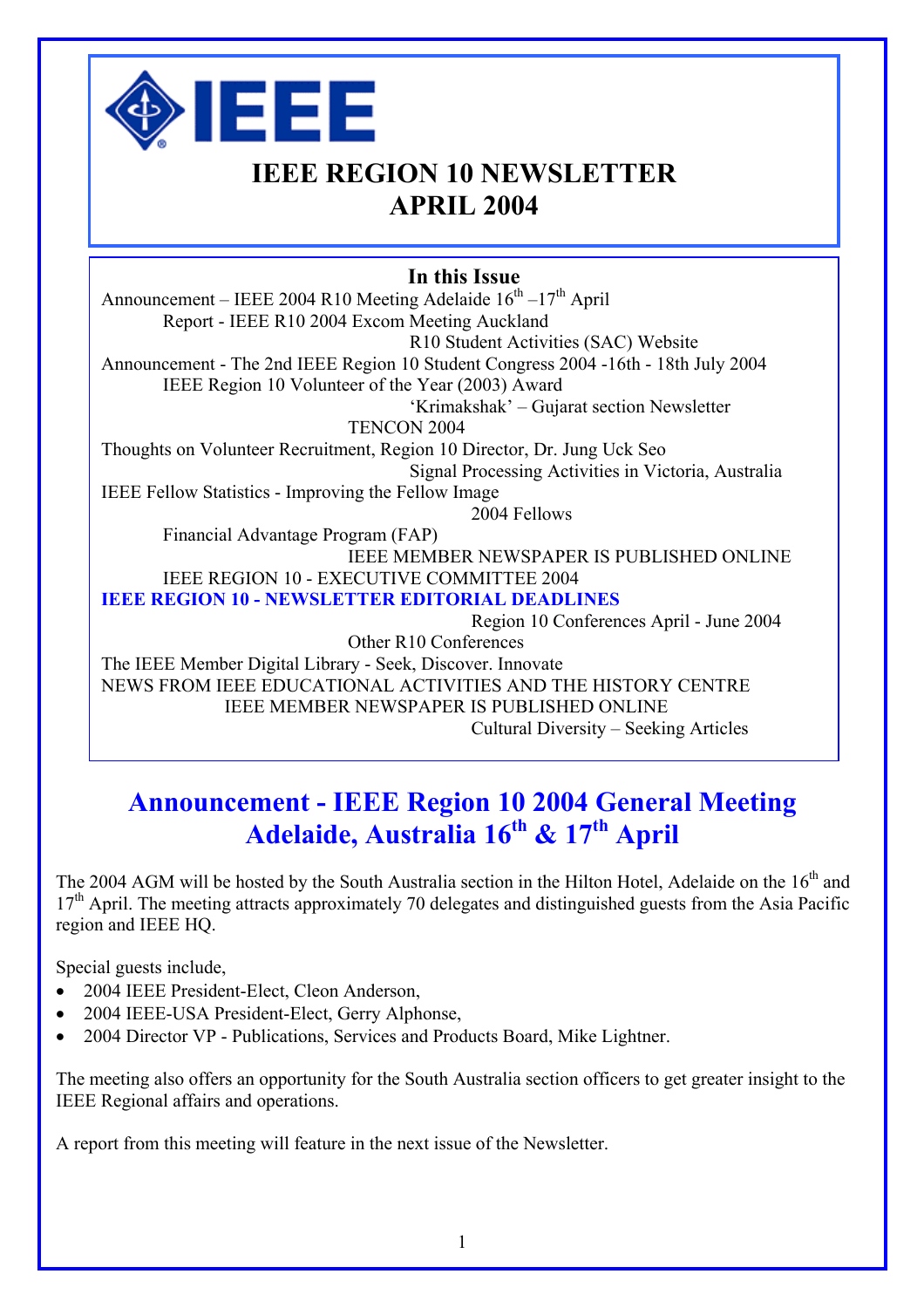# **IEEE R10 Excom Meeting Report, Auckland, New Zealand 4 January 2004**

The IEEE Region 10 Executive committee met on  $4<sup>th</sup>$  January in Auckland to review

- it's 2003 activities
- communicate and review workplans for the 2004 year
- progress the program ideas for the R10 2004 AGM in Adelaide.

New Zealand North section and chair Kevin Sowerby provided local hospitality for the excom during leisure time. It was a pleasure meeting the NZ section officers

Each of the respective chairs presented their 2003 activities and highlights in turn. A number of initiatives were discussed and debated.

The excom also welcomed Prof SV Sankaran from India. He had agreed to take over the membership development role from Prof Hiro Haneda. Haneda has stood aside because of his other work commitments. We wish Prof Sankaran well in his new regional role and also thank Prof Haneda for his valuable and energetic contributions to region 10.

Each program's significant points were

Financials - (D Y Kim)

• Expected surplus for 2003 as some committees did not consume their predicted budgets

Membership - K D Kwack (on behalf of H Haneda)

- Overall membership decline for 2003 of 8.6%
- Student membership decline 28.3%
- Higher grade membership increased 2.4%
- High impact of student dues increase in R10

Student Activities - M B Khalid

- Significant declines in student memberships by 47%, except NZ which increased by 7%.
- HQ increase from US\$1 to US\$2 subsidy for new student members from Jan 2004
- Encouraged sections to share support for student member travel to Student Congress.
- Hong Kong Section is providing financial support for Student Congress 2004

Educational Activities - A Nishihara

- Accreditation Workshop in Nov 2004, Bangkok in cooperation with Thailand Section
- Proposed idea of R10 Distance Education system (virtual university framework)

Newsletter - H McDonald

- Reminder for Editorial deadlines
- Targeted Articles and requests:
- Encouraged to benchmark against other Regional newsletters and adopt good ideas
- Suggested items on cultural diversity given richness within R10

Awards - YW Liu

- 5 nominations for Outstanding Volunteer Award
- 2003 RAB Gold Leadership Awards 2 recipients from Kerala Section
- 2003 RAB Outstanding Section Award Bombay Section
- Region Outstanding GOLD Program Award nominations, Bangalore and Kerala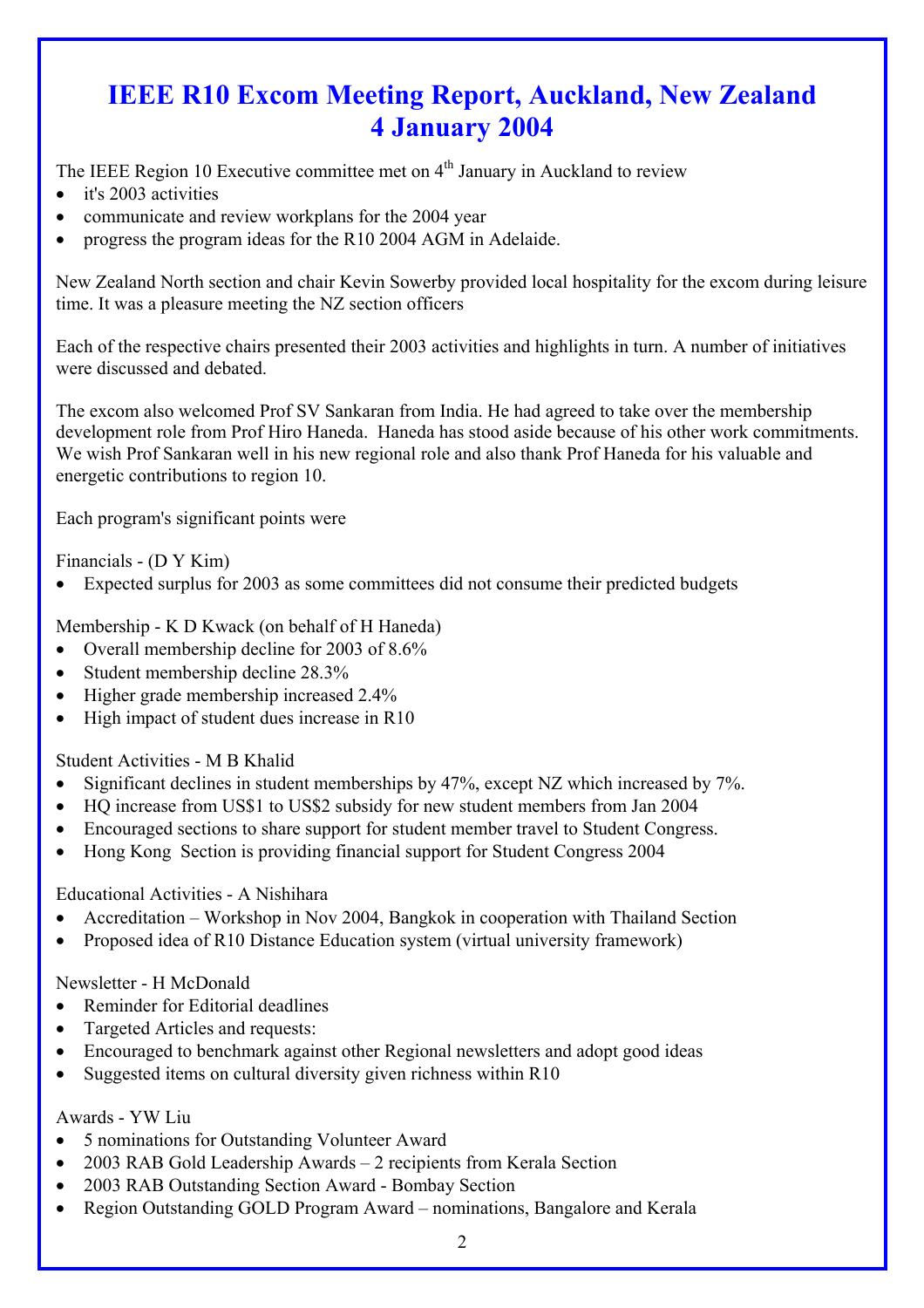### Regional Conferences - J Mazierska

- Still working with Beijing to close TENCON 2002
- Bidding for TENCON 2006 from HK, Tainan/Taipei and Hyderabad
- Proposal for TENCON 2006 in HK, TENCON 2007 in Taiwan and TENCON 2008 in Hyderabad.
- call for bids for 2008 and beyond.

Electronic Communication - K D Kwack

- project to archive historical documents. Much of past hard documents are in Bombay under dedicated efforts of HK Kalyansundaran.
- Request to make R10 webpages browser independent

Strategic Planning L Wong

- how best to make effective time for strategic planning at next R10 meeting.
- Work on existing programs and form discussion groups that can drill down to detailed action plans and targets

GOLD - T Angkaew

enhance affinity group activities

Technical Activities - TH Cheng

• Distinguished Lecture Program in collaboration with Educational Activites

Proposed R10 Meeting in Adelaide on 16-17 April 2004 - Presentation by YJ Park

- separate training sessions for new Section Chairs
- longer Strategic Planning session
- poster session for each Section executive summary

## **R10 Student Activities (SAC) Website**

The R10 SAC website http://www.cairo.utm.my/r10students/ has recently been revamped. The information were re-organized to be more user-friendly. A new column on 'Goverance' [inline with IEEE strategy for year 2004] was added to help student branch be more well verse in the recommended practises and operations. Any feedback for improvement is welcomed.

Please note that the latest student branch contact list is being uploaded, which currently amounts to about 70 contacts. At the same time, documents are being converted to more formats (pdf, html) so that students can open them in formats that's most convenient. The work is still in the pipeline.

Please note that R10 SAC website will be moved to IEEE HQ's Entity Web Hosting Facility. Since major contests will be held before April, the site will move only after April to prevent miscommunication. The new website-link will be released by then.

Darrell Chong (Region 10 SAC)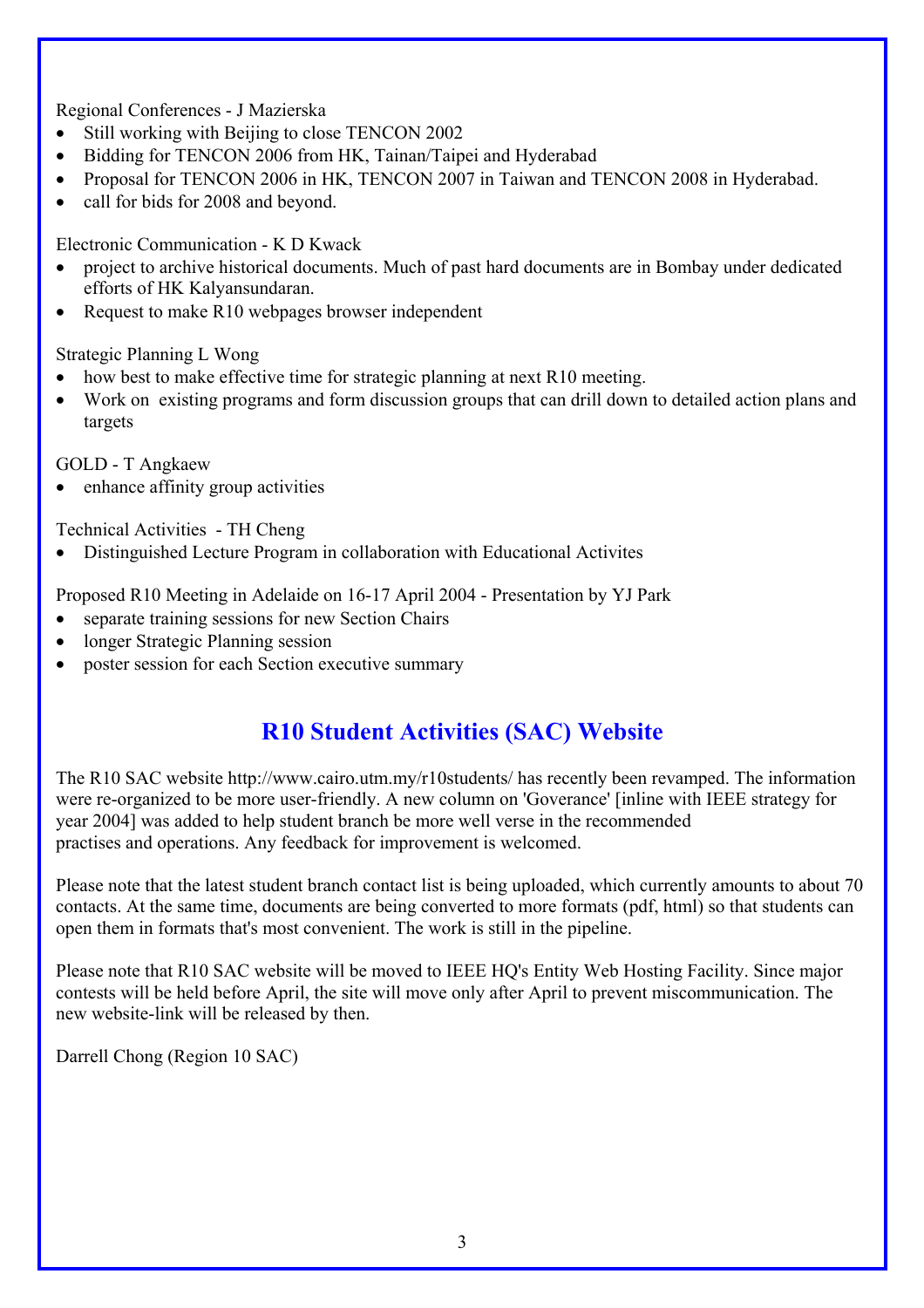## **Announcement - The 2nd IEEE Region 10 Student Congress 2004 16th - 18th July 2004**

Theme: Network the people. Network the communities. Network the world

The Region 10 Student Congress is a platform for students to share their visions and ideas in the IEEE. A series of Forums, delegate presentation, seminars, training forums have been organised, etc. These activitites will stimulate and envision our future leaders and enhance their sustainable contribution to the local IEEE Section.

Objectives:

1.To encourage the young leaders to sustain their contributions to the IEEE

2.To stimulate the delegates with the possibilities of cooperation with other Student Branches in Region 10 3.To develop our leaders management and interpersonal skills

4.To provide a platform for students all over the Asia Pacific Region together, discuss and interact with one another

5.To widen our horizons, discover our potentials and understand our international role

Expected No. of participants: 100

The criteria for selection of participants:

a) Must be a committee member of IEEE student branch.

b) Should be someone who is likely to run for the next election.

c) A positive attitude towards contributing to IEEE student activities.

Student Preparation: Each student branch will prepare a 3 min. presentation on:

- 1. Opportunities for Student Exchange Program (SEP) / Internships
- 2. International cooperation between student branches
- 3. Great projects in my student branch

Each delegate will bring a small gift to exchange Respective council/section will conduct their own interviews to select the potential participants.

Follow-up Activities:

a) Discussed topics and suggestions made during the congress will be compiled and given to participants prior to their departure home.

b) Participants will submit a 200-word report to their council/section on things learnt through the congress and how they are going to implement them to improve their student branch activities.

c) Seek student branch to organize the next student congress, as a continual effort to fulfill the objective of IEEE.

Promotion Website: http://www.eee.hku.hk/~ieeesb/r10sc2004/index.html

Clive Lee, Chairman- Organizing Committee - Region 10 Student Congress 2004.

.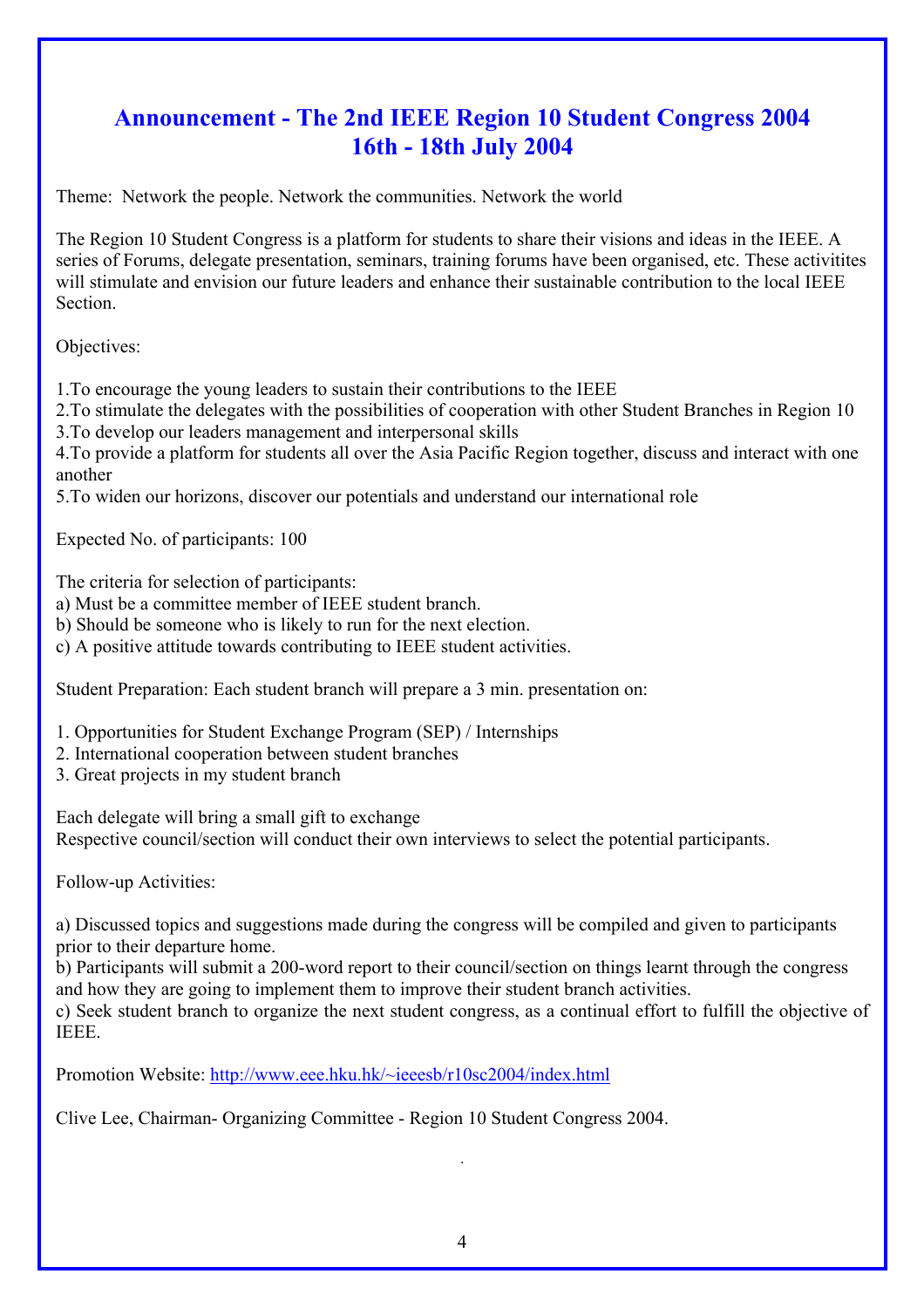# **IEEE Region 10 Volunteer of the Year (2003) Award**

Dear colleagues,

The Award Committee has elected

**Norman Bin Mariun** of Malaysia Section and **Robert E Bogner** of South Australia Section the recipients of the 2003 R10 Outstanding Volunteer Award.

Norman is sponsored to attend the Adelaide R10 Committee Meeting to receive the Certificate, Robert will also be presented with his certificate in his home section and host for the 2004 R10 meeting.

Congratulation to Norman and Robert!!

The following awards have also been confirmed,

2003 RAB Outstanding Section Award - **Bombay Section**

2003 RAB Section GOLD Leadership Recognition Award - **Mr. Koshy P. Vaidyan** and **Mr. Aju Thomas Abraham Kollarayam** of Kerala Section

Congratulation!

Mr Y W Liu – Region 10 Awards Committee Chair

# **'Krimakshak' – Gujarat section Newsletter**

In an effort to better understand the diversity in our region I would like to present regular articles on the background and naming of the newsletters around Region 10. This might help to stimulate some suggestions for a unique region 10 newsletter.

In this article I have received input from the Gujarat section in India.

When the IEEE Gujarat section wanted to start a newsletter for, the requirement was to select a name, which should not have been selected by any one of the sections all over the world. A Gujarati language name was selected.

In the Gujarati dictionary for computer technology, Krimakshak means the scanner.

KRIM has been the standard bearer of the Section. In the earlier years, it was published fairly regularly. The idea was to make it self supporting through some advertisements. Somehow this did not work out.

Flavia Lobo & Dr. A. K. Aggarwal, Gujarat section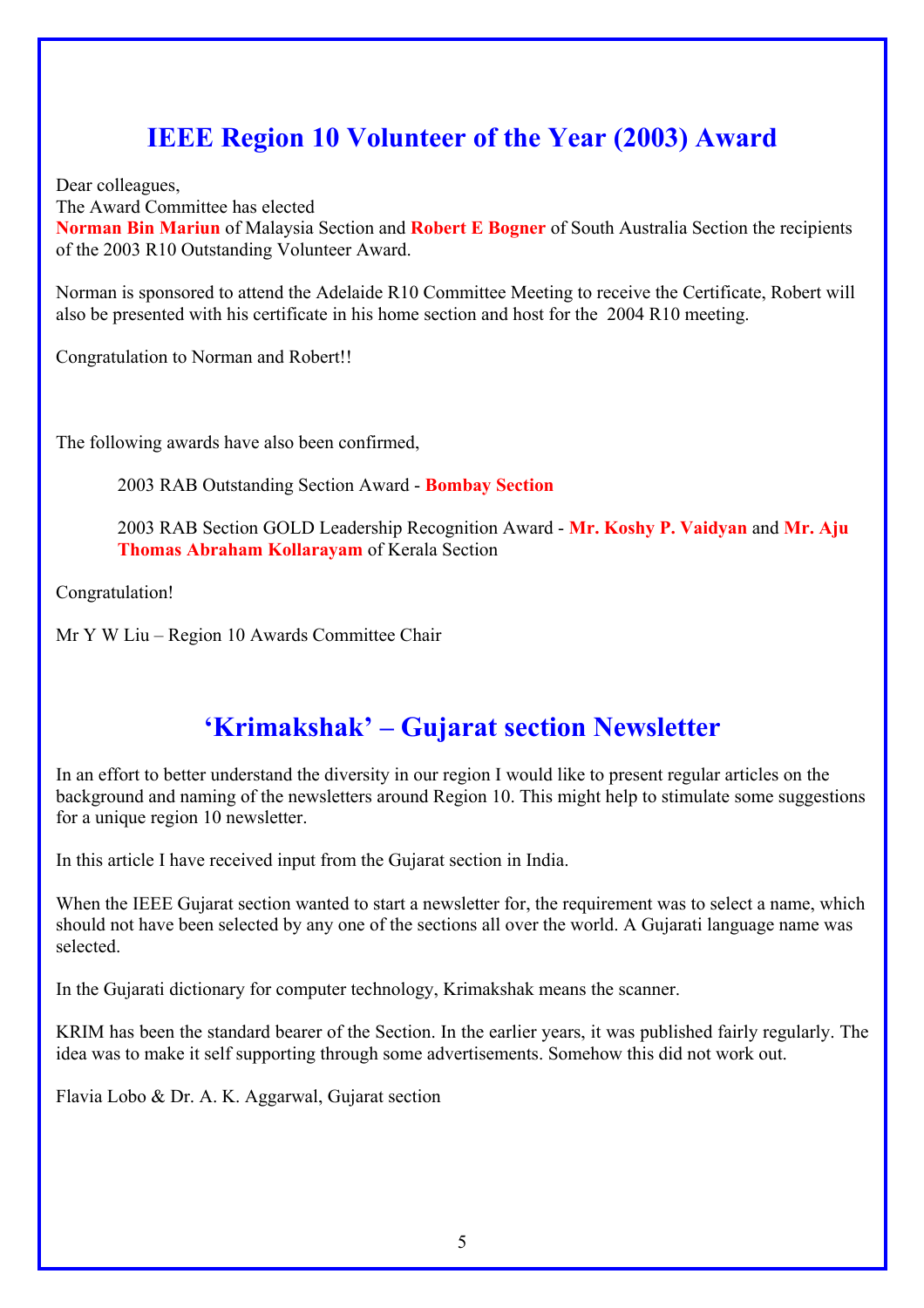## **TENCON 2004**



**Organizing Committee:** 

SK Telecom.Korea

Tokyo Tech.Japan

Chulalognkorn U.Thailand

Mahanakorn U.T.,Thailand

Ekachai Leelarasmee

**FGAT Thailand** 

Vuthichai Pungprasert

**FGAT.Thailand** 

**PFA** Theiland

Ratchai Saeng-Udom NCCThailand

**Surapol Dumronggittigule** 

Marzuki Khalid, UTM, Malaysia

Lawrence Wong, NUS Singapote

Peter Wills, Telstra Res., Australia R. Guevara, U. of Philippines

Danny Sutanto, HK Polytechnic U.

Tor S. Lande, *U. of Oslo, Norway* 

M. Lightner, U. of Colorado, USA Jyno-Min Shyu, ERSO, Taiwan

S. Mukhopadhyay, CEA, India

Wahidin Wahob, UL Indonesia

Y. Nakamura, Kyoto U., Japan

more will be invited

NCCThailand

Mark Lauby, EPRIwa, USA.

Wanchai Sinaroj MEA.Thailand

• Local Arrangement Akachai Sang-In

Chakchai Chandarasupsang

Chiang Mai U.Thailand

Jitkasame Ngarmnil

Kraisi Karnasuta **EGCO.Thailand** 

Akinori Nishihara

Vidhya Rugpong

**Jung Uck Seo** 

• Technical Program

• Publication

Publicity

 $\bullet$  Finance

 $\bullet$  Exhibition

· Secretariat

• Steering

**•** General

# $\sqrt{55}$  Tencon 2004

21-24 November 2004 Chiang Mai, Thailand Analog and Digital Techniques in Electrical Engineering

## First call for papers

#### TENCON 2004 is an international technical conference sponsored by IEEE Region 10. Its goal is to provide a prestigious forum for specialist presentations and interactions in a comfortable venue with relaxing environments. All new theories and applications related to either analog or digital worlds are invited.

Theme: Analog and Digital Techniques in Electrical Engineering

#### Scopes:

- Energy and Power System
- · Telecommunication
- Information Technology
- · Bioelectronics
- · Signal Processing
- · Microwave Technology
- · Microelectronics
- · Mechatronics and Control
- · Power Electronics
- · Optoelectronics
- Computerized Techniques

Paper Submission: A full paper of not more than 4 pages including abstract in standard IEEE double column format is requested. Papers must be submitted electronically in PDF format via www.tencon2004.com. All papers will be peer reviewed. At least one author of each accepted paper must register for the conference for the paper to be included in the program.

Tutorial: Proposal for a half day tutorial on 21 November 2004 should be

#### solicited via www.tencon2004.com

#### Important due dates:

| • Paper submission           | 30 April 2004         |
|------------------------------|-----------------------|
| • Tutorial proposal          | 15 July 2004          |
| · Notification of Acceptance | 31 July 2004          |
| • Camera Ready Paper         | <b>31 August 2004</b> |
| · Author Registration        | 30 September 2004     |

Venue: Chiang Mai is well known as the Rose of North Thailand and a prime tourist attraction in Asia. About 700 km north of Bangkok, it has a convenient airport that serves both international and domestic flights. Its temperature in November is between 20 - 25 Celsius. Surrounded by mountains and forests, Chiang Mai is rich of traditional sites, historical temples and natural beauties, all within a short distance from the conference venue.

Organizer: IEEE Thailand Section

Sponsor: IEEE Region 10

In co-operation: Chulalongkom University, Chiang Mai University, North Chiangmai College, Mahanakom University of Technology, Tourism Authority of Thailand, Thai Airways International, Thailand Incentive and Convention Assiciation (TICA)

#### www.tencon2004.com

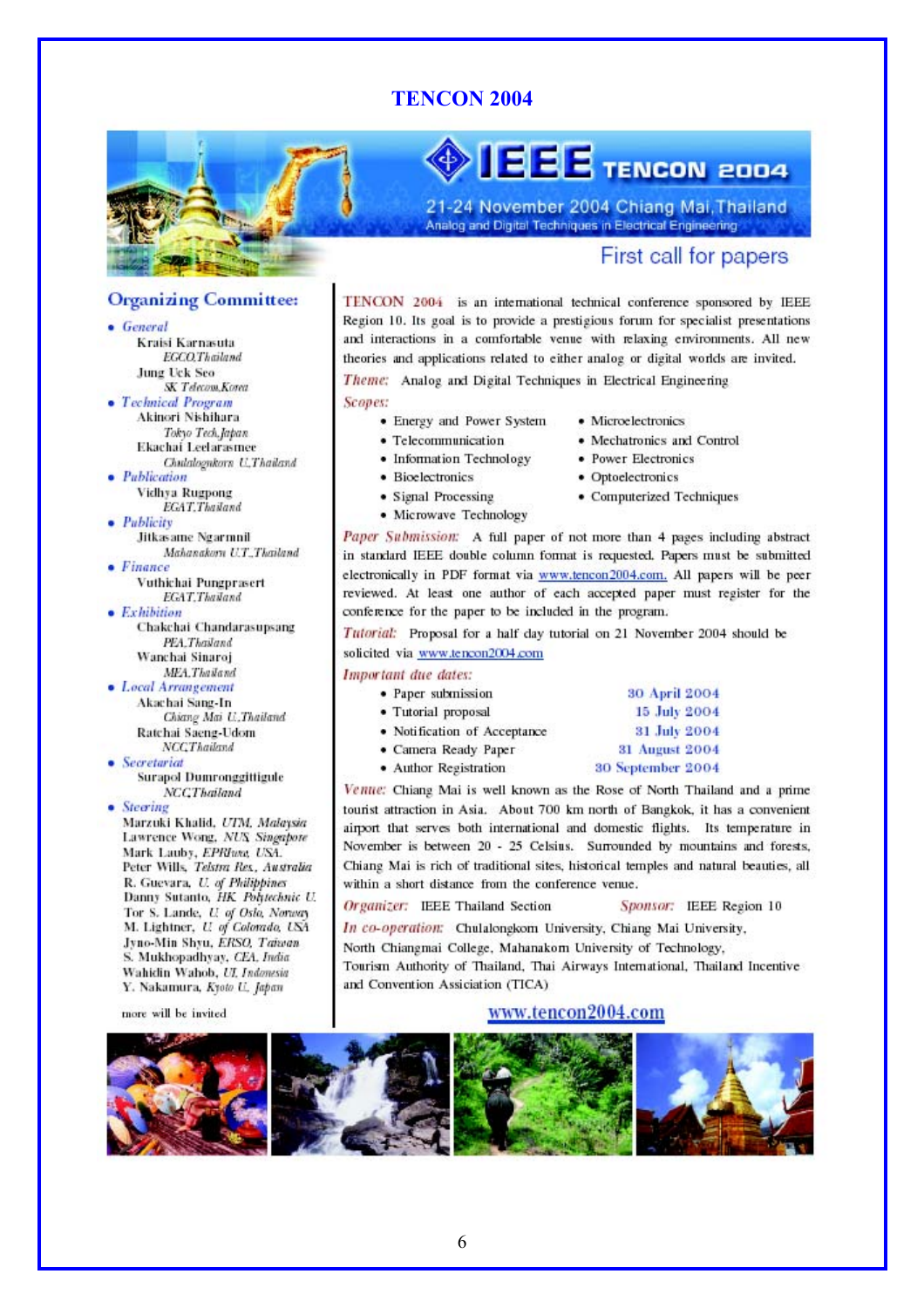## **Region 10 Director Outlook Dr. Jung Uck Seo Thoughts on Volunteer Recruitment**

IEEE has many challenges in recruiting volunteers for its section, region and corporate level of activities. Anecdotal experience has been accumulated by many current and former volunteers concerning best practices and failures to recruit. One of the most important concerns is how to get volunteers and keep them in good spirits. Here are some basic needs for Volunteer Recruitment as a guideline.

#### • **A task with a beginning and an end**

Some section tasks meet these criteria, for instance, planning a section program or producing a newsletter. Some leadership tasks are more varied and

don't have a specific timeline, like the membership chair or section chair. However, candidates for the more complex tasks have usually learned by volunteering in other functions.

Section positions should be evaluated as to where they fall in this continuum. For instance, the newsletter chair has a specific number of issues to produce on a defined timeline. Many functions of the section chair and treasurer chair are defined as to when they are performed, but the tasks of membership development chair are not guided in that manner. If a calendar with specific tasks and deadlines could be created, the expectations would be made much clearer and specific tasks might be shared with other section members.

#### • **A task with matched interests and reasons**

In most groups, volunteers are asked for task preference when any new posts are created or have been vacated. However, some less popular tasks still need to be done and then a volunteer is assigned such task.

A knowledge of what interests a member and what he/she expects to learn or accomplish by volunteering would be helpful in recruiting new volunteers. A section member who is interested in education might be contacted about arranging a plant tour for a student branch, or providing a presentation for an area college or university during Engineers Week. The more familiar a section leader becomes with a new section member, the easier it is to involve them in the workings of the section. And the more a volunteer's interests are stimulated, the more eager they will be to volunteer.

If a volunteer is assigned a task that lies outside his/her interest, then IEEE should provide him/her a simplified task form outlining the process, main objectives and deliverables.

## • **A good reason for doing the task**

Some tasks meet this criterion – section program planning, professional development or newsletters are selfevident. All tasks given to a section should be evaluated. Are all the tasks and reports necessary and helpful to the section members? Are the tasks helping to meet the goals of the institute or is it just "business as usual"?

#### • **Written instructions**

The section operational manual, treasurer's manual, industry relations manual, section program manuals, forms and instructions should be available in print and on the web for downloading. IEEE Volunteer Resources (http://www.ieee.org/organizations/vols) on the web should provide nearly everything that volunteers would need, including policies.

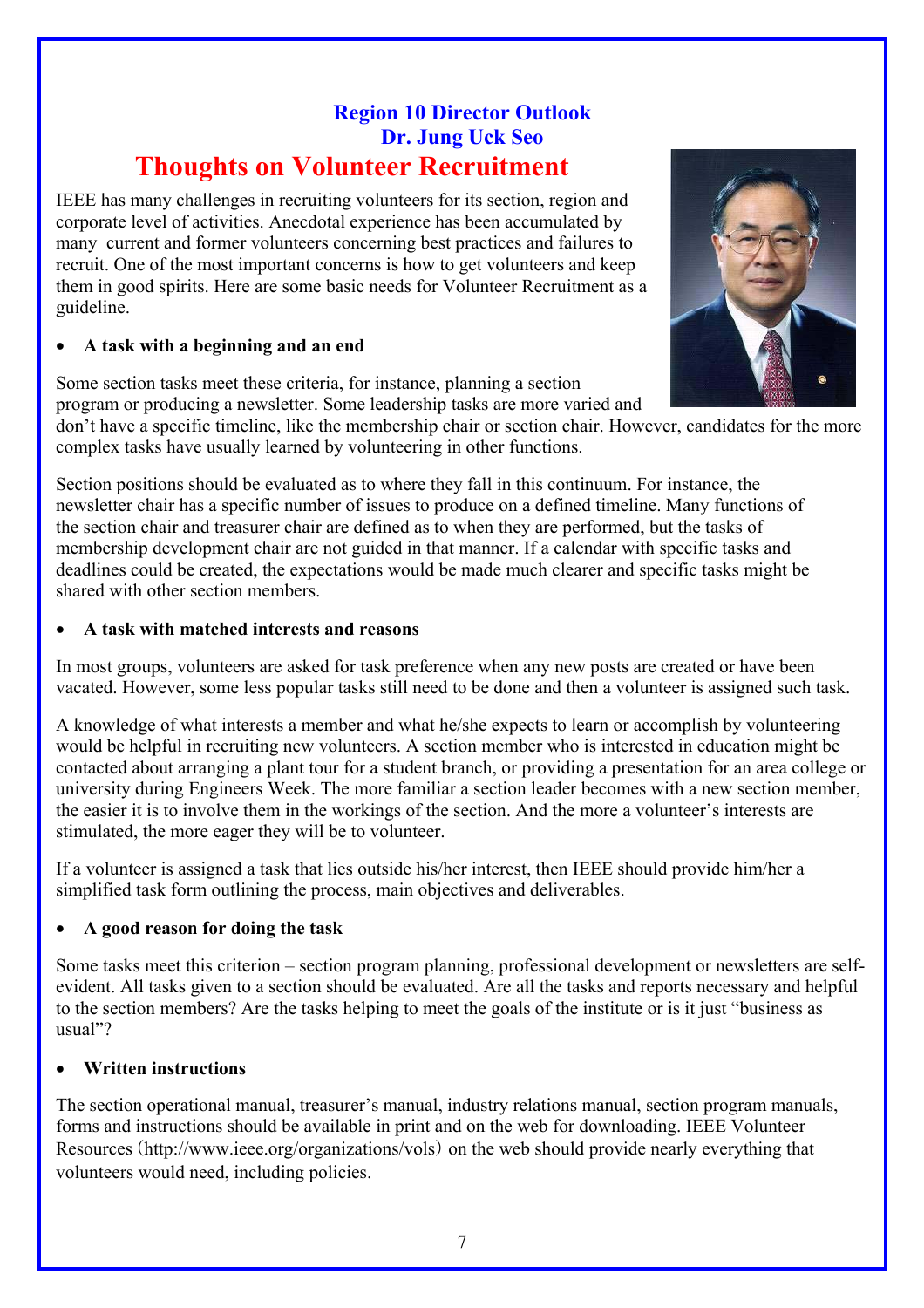Some tasks may need to be redefined or re-evaluated. In that instance, instructions may need to be rewritten. While there are many available sources on how to accomplish certain tasks, IEEE should consider condensing/summarizing some frequent task descriptions into a simple, preferably one page, instruction form which would save volunteer time. We may also consider a recruiting kit with information on why members volunteer, the benefits of volunteering, how to recruit volunteers and how to motivate and mentor volunteers.

## • **A reasonable deadline for completing the task**

Deadlines for reports are clearly stated on the form and on the web. IEEE usually tries to give their volunteers a reasonable amount of time to prepare for Section ExCom Meetings, Region ExCom Meetings, Region Annual General Meeting and Section Congress, by sending out agendas and notices in plenty of time to elicit feedback and receive reports. It is the task of the Section officers to anticipate the amount of time it will take to complete a task in order to assign it and not overwhelm the member who takes on the assignment.

## • **A task with freedom to complete anytime, anyplace**

There are many a resource for volunteers on the web – manuals, forms, and downloads of rosters. Email and the web have made volunteering more portable and easy to complete when you have time. The website is open 24 hours a day, 7 days a week.

Section officers need to be flexible on this point, having meetings over the web, taking time to contact other volunteers by phone, e-mail and answering any inquiries in a timely manner.

## • **A task completed without interruption**

Much of the material needed to complete Section tasks resides on IEEE web. It would be helpful if each task were accompanied by a list of information needed to complete it, when applicable.

## • **Adequate training**

IEEE hold meetings and training sessions - Leadership Training sessions, training handbooks, professional development courses. Delivery includes web-based, video and personal instruction.

The volunteers need to be encouraged to share responsibility for small pieces of larger tasks. Completing a large task is easier when a volunteer has someone to help him/her, and it encourages new volunteers by introducing them to a volunteer role gradually.

## • **A friendly working environment**

IEEE usually meets in physically appealing and safe places. IEEE could benefit from a closer working relationship between Student Branches and related mother sections, as well as cooperation among the Councils and Sections. Care should be taken to assure that the meeting place is convenient to majority of members. Volunteering should also be fun.

## • **A task completed by thorough follow-up**

Some follow-up occurs from staff to volunteer, and peer to peer. A better method of follow-up may be devised, especially if it could be automated to occur online.

## • **An opportunity to feedback when the task is completed**

Region Directors provide feedback to Sections, but this is not standardized in any way. It may be useful to conduct a yearly audit of each unit or committee to provide some feedback on their performance, so they know where they have succeeded and where there is room for improvement. Consider implementing some kind of feedback form, which would evaluate lessons learned.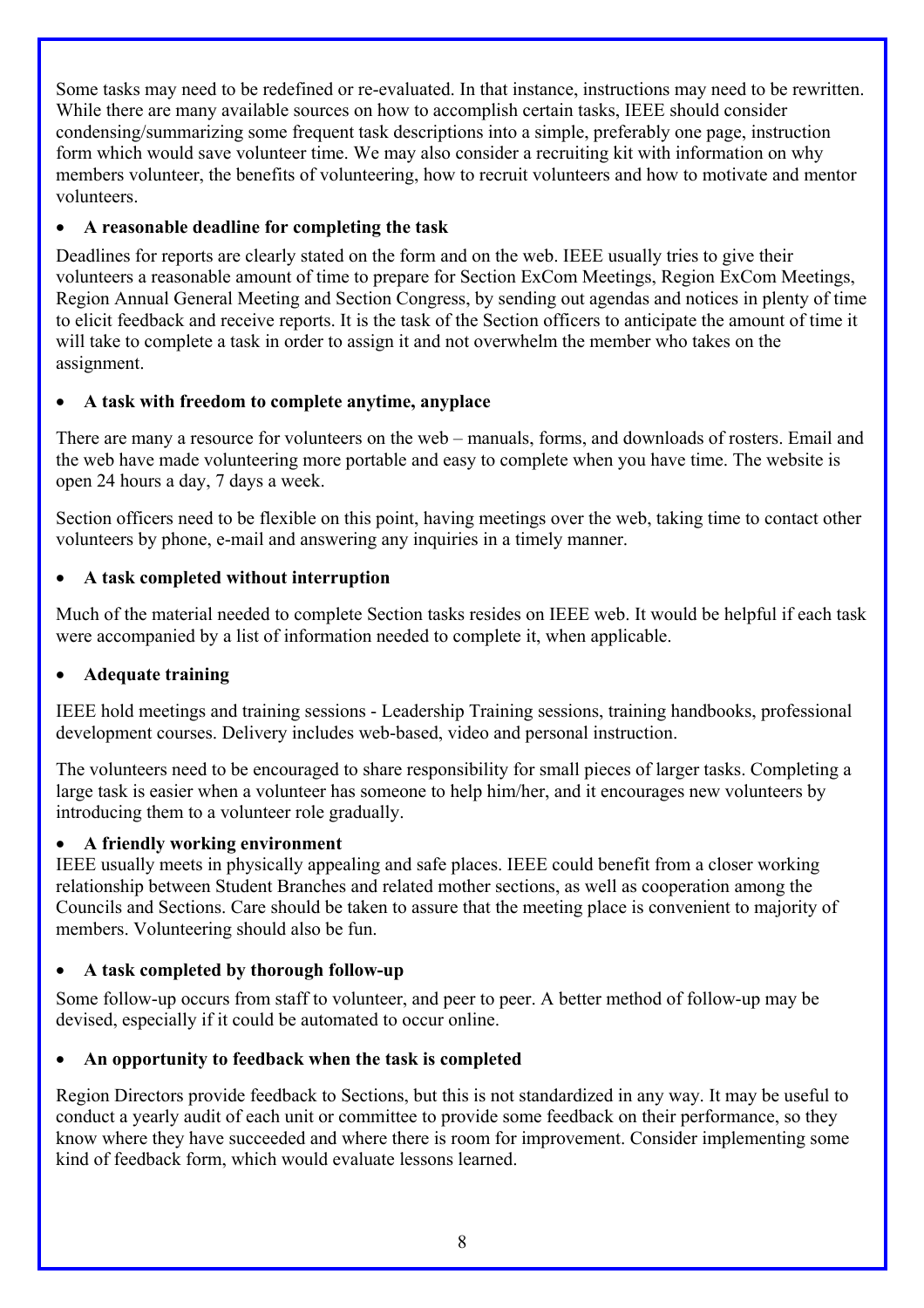#### • **Recognition matched with reasons for volunteering**

Certificates are provided for those who leave committees. Region Directors seek IEEE HQ support to give out more awards to their volunteers at the Region Annual General Meeting or at the end of the year.

There may be other ways to provide recognition and rewards. Some volunteer to get leadership and supervisory experience, in that case a letter to their employer or supervisor and a certificate may be an appropriate reward. This is something that needs to be explored in more detail, once we establish the reason that people volunteer. While there are existing mechanisms, the recognition for difficult tasks (such as organizing a technical conference, workshop, etc.) should be expanded.

#### • **Encourage employers to support volunteer efforts**

Through the volunteer experience, members can develop or improve their skills in Communications, Oral presentation, Team building, Project management, and Leadership. IEEE needs to improve their communication of the value of volunteering to industry. Since training budgets are shrinking – especially for "soft skills" – IEEE could also provide more value to industry by helping to train engineers in non-technical areas

#### • **Closing remark**

A recruitment kit should be developed in support of volunteers to show them how to recruit, motivate and mentor new volunteers. Create exercises for section leaders to show them how to recruit.Make sure that materials for volunteers are available on the web so that they can access them when they need them, 24 hours a day, 7days a week. Volunteers should be encouraged to recruit in their workplaces for new members and new volunteers.

Encouraging section leaders to try different methods to encourage section members to come up with ideas on how to complete projects – or tackle any problems. Methods may include Delphi method, Ringii process (Similar to Delphi but without coordinator; no anonymity. A document circulates among the group for written comments and proposed revisions), panel method, storytelling, electronic brainstorming and bulletin boards, Crawford slip writing, Gallery method, theory of inventive problem solving (TRIZ), mind mapping, integrated problem solving, collective notebooks, morphological creativity or synectics.

IEEE could benefit from a re-evaluation of sections and the way that they do business, as well as the tasks that are assigned to each unit. Tasks need to be evaluated as to their adherence to the mission and vision of IEEE and according to the usefulness to the member. Section business should be done in teams when possible. Teaming is an effective way to complete tasks, and most people enjoy teams over solitary assignments.

Better methods of feedback to each unit and individual volunteer and more appreciation of volunteer efforts need to be devised. The message that volunteering creates value for the employer and for an individual should be communicated better to industry. By adequately training their volunteers, IEEE helps industry by providing leadership and project management training that many companies no longer provide.

> **Dr. Jung Uck Seo Region 10 Director 2003/2004**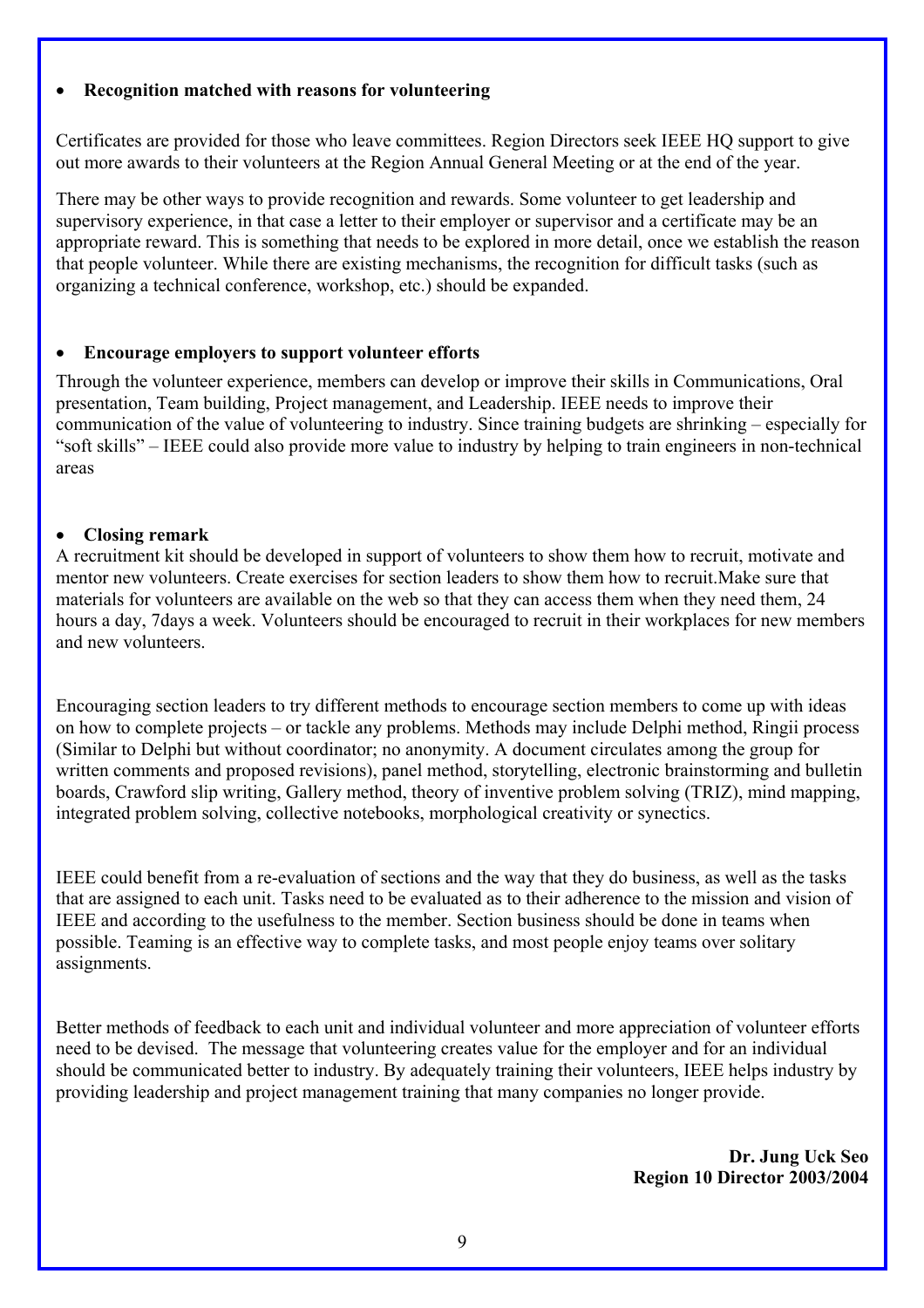# **Signal Processing Activities in Victoria, Australia**

We'd like to regularly report some of the successful practices from around the region. In this way we can pass the success stories and learning on to new sections and chapters beyond what they discover in their own environment. The Victorian Signal Processing chapter in Australia is a typical example.

The Victorian Chapter of the IEEE Signal Processing Society was formed in December 2001 in order to enhance the local Signal Processing community. The Signal Processing Society's areas of interest are the theory and application of filtering, coding, transmitting, estimating, detecting, analyzing, recognizing, synthesizing, recording, and reproducing signals by digital or analog devices or techniques. The term signal includes audio, video, speech, image, communication, geophysical, sonar, radar, medical, musical, and other signals.

The Victorian signal processing community is mainly comprised of a small number of companies working in the area of telecommunications and multimedia product development. The other main contributors are the universities, who are primarily involved in research activities. The universities and some niche companies expand the number of applications to include biomedical, robotics, control, security, neural networks and artificial intelligence.

This chapter organized;

- 6 technical activities in 2002
- 8 technical activities in 2003.

Overseas speakers gave almost half the talks and this provided the local membership of meeting with new contacts and expands their networking connections. The talks always begin with a half hour socializing period over sandwiches and juice, which helps promote interaction between the members and provide an opportunity to meet the speaker in an informal manner. The speakers have all been excellent and the question & answer session following the talks are often lively and discussion continues well after the talk is formally closed. The most popular talk drew 65 people, with an average of approximately 30 attendees per talk

The events allow us to further our knowledge in the field, learn about a new area, as well as provide an opportunity to share ideas and network with our colleagues. The other advantage of signal processing is that it overlaps with so many of the other societies and consequently we have been able to invite joint collaboration with our local IEEE biomedical, communications, computer and information theory chapters.

The Signal Processing Society chapter website is maintained under the IEEE Victorian Section website, [www.ieeevic.org](http://www.ieeevic.org/) , and is regularly updated with the latest information.

Section emailouts and features of upcoming talks on the main website ensure that local members are kept well informed. A feature of the chapter website is that information, including presentation slides, for past events are available on the website.

To date, all activities have been organised by the current Signal Processing Chapter Chair, Robert Slaviero, who is a past Section Chair and is Managing Director of Analog Devices Australia, which specializes in the development of embedded DSP software for telecommunications and multimedia applications.

Robert Slaviero – Victorian Section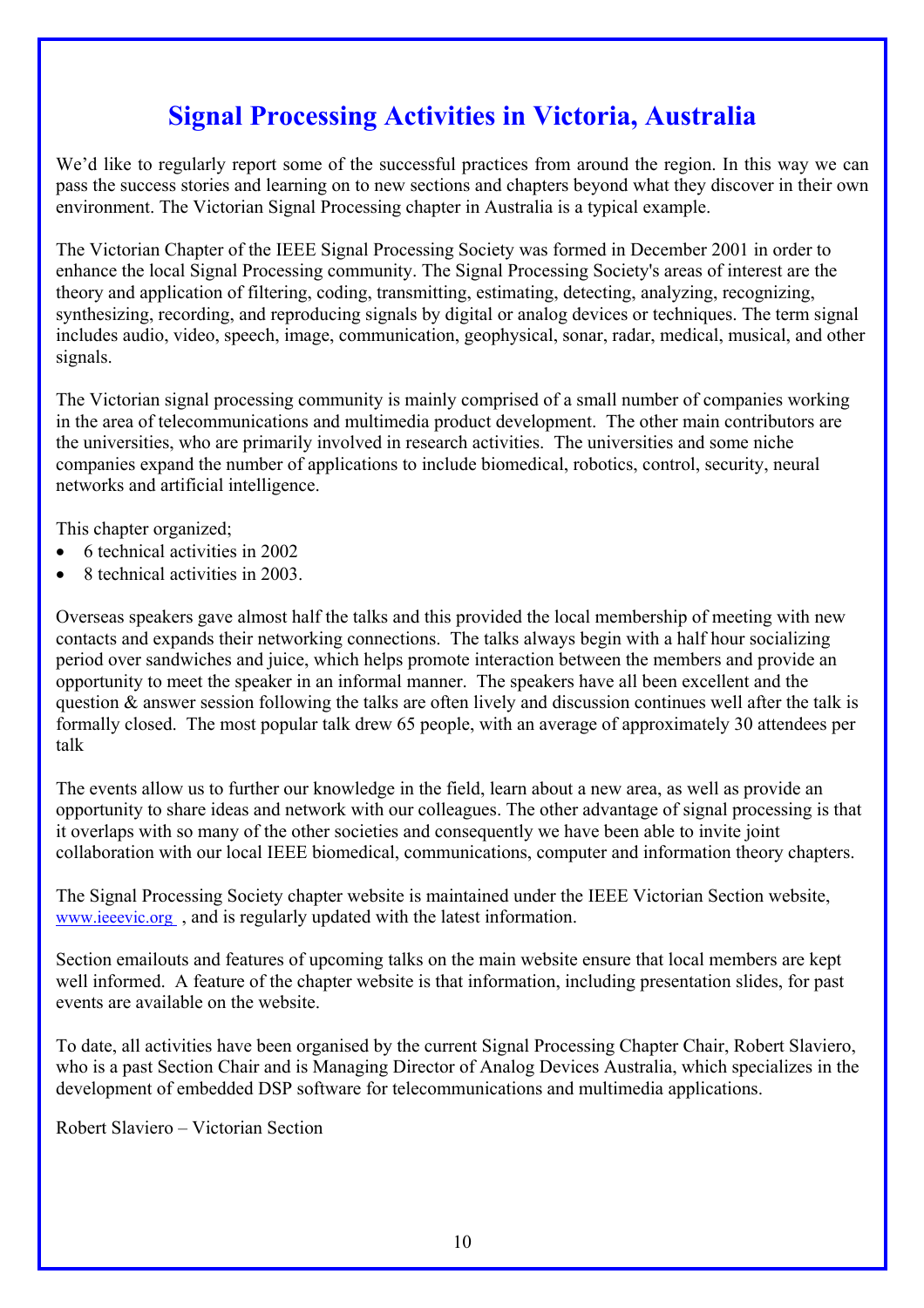# **IEEE Fellow Statistics - Improving the Fellow Image**

From time to time questions or expressions of concern are raised about how fellow nominees from industry fare when compared to nominees from academia.

The data in the tables below is provided in order to address these concerns.

While IEEE do normally receive more nominations for educators than for engineers from industry, this data indicates that the success rate for industry is comparable to that for academia.

| Year |                    |             |                 |             |                    |              |
|------|--------------------|-------------|-----------------|-------------|--------------------|--------------|
|      | <b>Academia</b>    |             | <b>Industry</b> |             |                    |              |
|      | <b>Nominations</b> | Nominations | $\%$ Success    | Nominations | <b>Nominations</b> | $\%$ Success |
|      | Received           | Elected     |                 | Received    | Elected            |              |
| 1999 | 303                | 132         | 43.6            | 207         | 83                 | 40.1         |
| 2000 | 297                | 133         | 44.8            | 206         | 103                | 50.0         |
| 2001 | 277                | 139         | 50.2            | 209         | 98                 | 46.9         |
| 2002 | 327                | 143         | 43.7            | 171         | 91                 | 53.2         |
| 2003 | 406                | 165         | 40.6            | 166         | 76                 | 45.8         |

# **Region 10 Fellows - 2004**

#### **SHIRABE AKITA**

Central Research Institute of Electric Power Industry Tokyo, Japan For contributions in applied superconductivity in support of electric power applications.

#### **HARBANS L. BAJAJ**

Central Electricity Authority New Delhi, India For leadership in field management of power plants.

#### **YAN CHEONG CHAN**

City University of Hong Kong Hong Kong, China For contributions to electronic product reliability.

#### **CHENG-SHANG CHANG**

National Tsing Hua University Hsinchu, Taiwan For contributions to the theory of providing performance guarantees in communication networks.

## **DAU-CHYRH CHANG**

Da Yeh University Da-Tsuen, Taiwan For technical leadership in antenna design and measurement systems.

#### **MING-SYAN CHEN**

National Taiwan University Taipei, Taiwan For contributions to algorithms for query processing and data management in parallel and distributed systems.

#### **SERGE N. DEMIDENKO**

Massey University Palmerston North, New Zealand For contributions to electronic testing.

#### **MINYUE FU**

University of Newcastle New Lambton, New South Wales, Australia For contributions to robust control and signal estimation.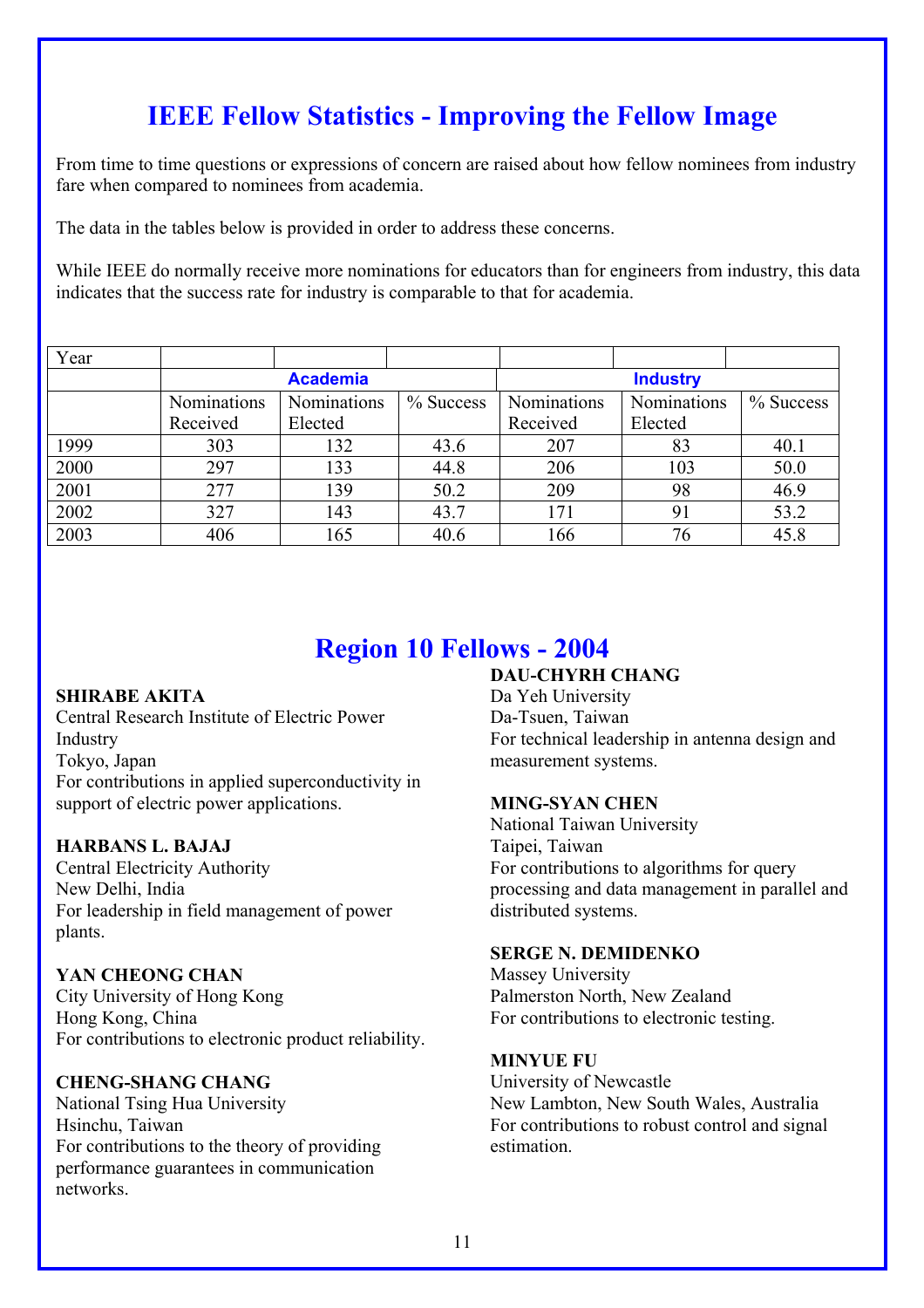### **LI-CHEN FU**  National Taiwan University Taipei, Taiwan For contributions to robotic control and computerintegrated manufacturing systems.

### **HIROMU FUJIOKA**

Osaka University Suita, Osaka, Japan For contributions to electron beam testing of semiconductor devices and circuits.

#### **XIANLONG HONG**

Tsinghua University Beijing, China For contributions to the physical design of integrated circuits.

## **CHAOHUAN HOU**

National Natural Sciences Foundation of China Haidian, Beijing, China For technical leadership in advancing VLSI System technology.

#### **KENJI IBA**

Tokyo Metropolitan College of Aeronautical Engineering Tokyo, Japan For contributions to the control and planning technology of voltage/reactive power.

## **SHUJI IKEDA**

Trecenti Technologies, Inc. Hitachinaka, Ibaraki, Japan For contributions to the development and manufacturing of static random access memory.

#### **MASAO IKEDA**

Osaka University Suita, Osaka, Japan For contributions to the theory of large scale systems and decentralized control.

#### **MASARU ISHII**

University of Tokyo Tokyo, Japan For contributions to improvement of lighting performance of power lines and to the standardization of the measurement of lightning impulse voltages.

### **HAJIME ISHIKAWA**

Fujitsu Laboratories Ltd. Kawasaki, Kangawa, Japan For technical leadership in the development of high-performance Si and GaAs devices and circuits.

#### **MASAYUKI IZUTSU**

Communications Research Laboratory Koganei-shi, Tokyo, Japan For contributions to integrated optics and broadband guided-wave light modulators.

#### **PANKAJ JALOTE**

Indian Institute of Technology Kanpur, India For contributions to software process improvement, fault tolerant computing, and software engineering education.

#### **YA-QIU JIN**

Fudan University Shanghai, China For contributions to an electromagnetic scattering model for remote sensing applications.

#### **MICHAEL RUNG-TSONG LYU**

Chinese University of Hong Kong Shatin, Hong Kong, China For contributions to software reliability engineering and software fault tolerances.

#### **SHOJI MAKINO**

NTT Communication Science Laboratories Kyoto, Japan For contributions to adaptive filtering technologies and the realization of acoustic echo cancellation.

#### **YUKOU MOCHIDA**

Fujitsu Laboratories Ltd. Kawasaki, Kanagawa, Japan For contributions to the development and deployment of digital transport system.

#### **KOSO MURAKAMI**

Osaka University Suita, Osaka, Japan For contributions to switching technologies and systems for broadband communications networks.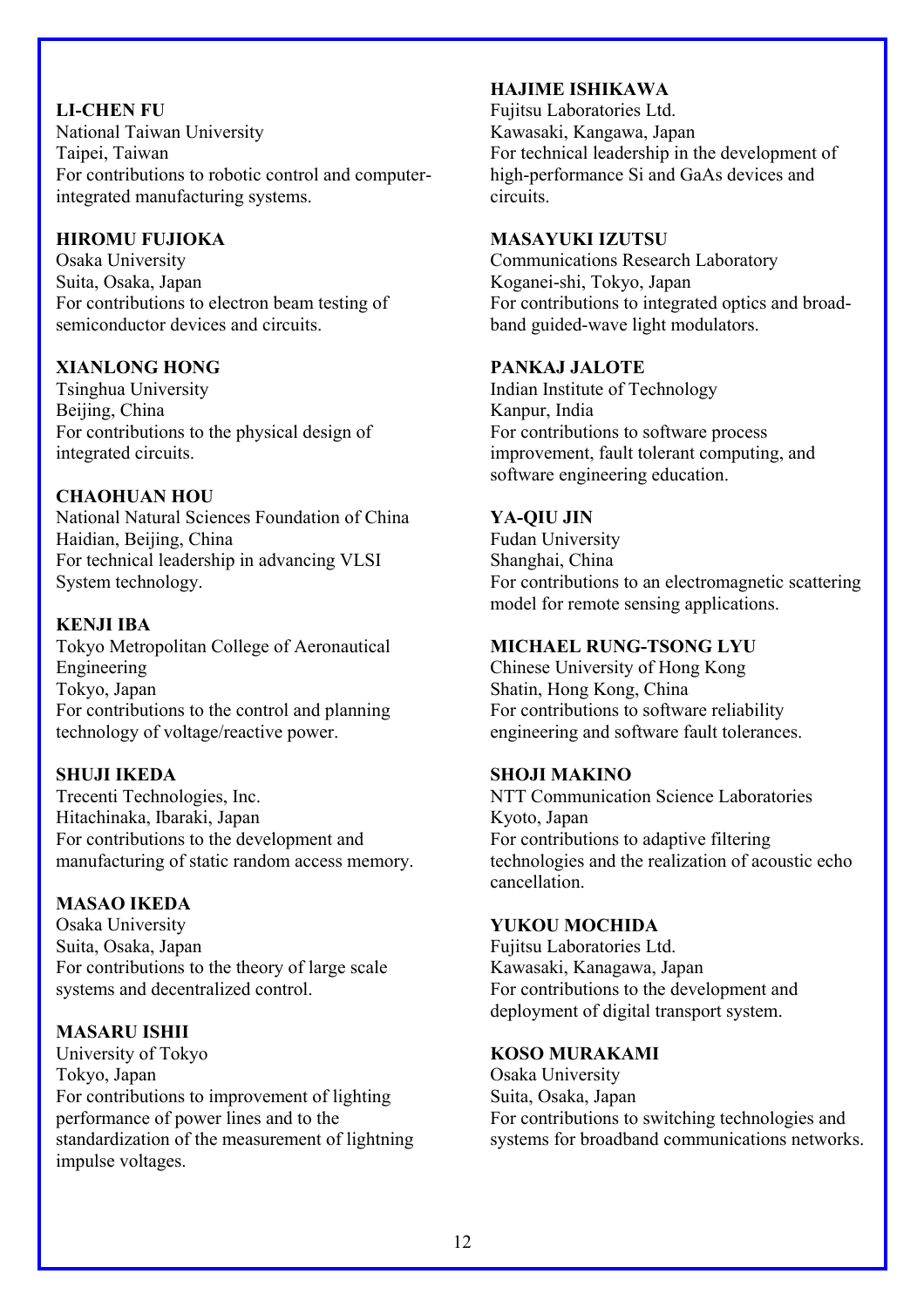#### **YUKIHIRO NAKAMURA**

Kyoto University Kyoto, Kyoto, Japan For contributions to very large scale integration synthesis methodologies.

#### **SEIICHI NAMBA**

NHK Engineering Services, Inc. Tokyo, Japan For contributions to integrated digital broadcasting systems.

#### **HIROSHI NOZAWA**

Kyoto University Kyoto City, Kyoto, Japan For contributions to nonvolatile semiconductor memories.

#### **TAKASHI OHIRA**

Advanced Telecommunications Research Institute International Soraku-gun, Kyoto, Japan For contributions to variable microwave signal processing circuits and antennas.

#### **SURENDRA PAL**

ISRO Satellite Centre Bangalore, Karnataka, India For contributions to space-borne communication systems.

#### **S. RAMADORAI**

Tata Consultancy Services Mumbai, Maharastra, India For leadership in the development of multidisciplinary software solutions.

#### **VICTOR RYZHII**

University of Aizu Fukushima, Japan For contributions to the development of quantum well infrared photodetectors and quantum dot infrared photodetectors.

#### **NOBUHIKO SAWAKI**

Nagoya University Chikusa-ku, Nagoya, Japan For contributions to the development of group IIInitride semiconductor materials and devices.

#### **TOSHIO SUDO**

Toshiba Corporation Yokohama, Japan For contributions to high-density packaging.

### **NOROBU SUGAMURA**

**NTT** Kyoto, Japan For contributions to speech compression and speech recognition.

#### **TOSHI TAKAMORI**

Kobe University Kobe, Hyogo, Japan For contributions to robotic and mechatronic systems.

#### **TIENIU TAN**

Institute of Automation, Chinese Academy of **Sciences** Beijing, China For contributions to pattern recognition research and applications.

#### **YUAN YAN TANG**

Hong Kong Baptist University Hong Kong, China For contributions to wavelet analysis to pattern recognition and document analysis.

#### **KAZUO TANIE**

National Institute of Advanced Industrial Science & Technology Tsukuba, Ibaraki, Japan For contributions to humanoid and human friendly robotics.

#### **OSAMU TOMISAWA**

Mitsubishi Electric Corporation Itami, Hyogo, Japan For contributions to low power, high speed integrated circuits.

#### **YOZO UTSUMI**

National Defense Academy of Japan Yokosuka, Kanagawa, Japan For leadership in microwave circuit technology for direct broadcast satellite and high definition television.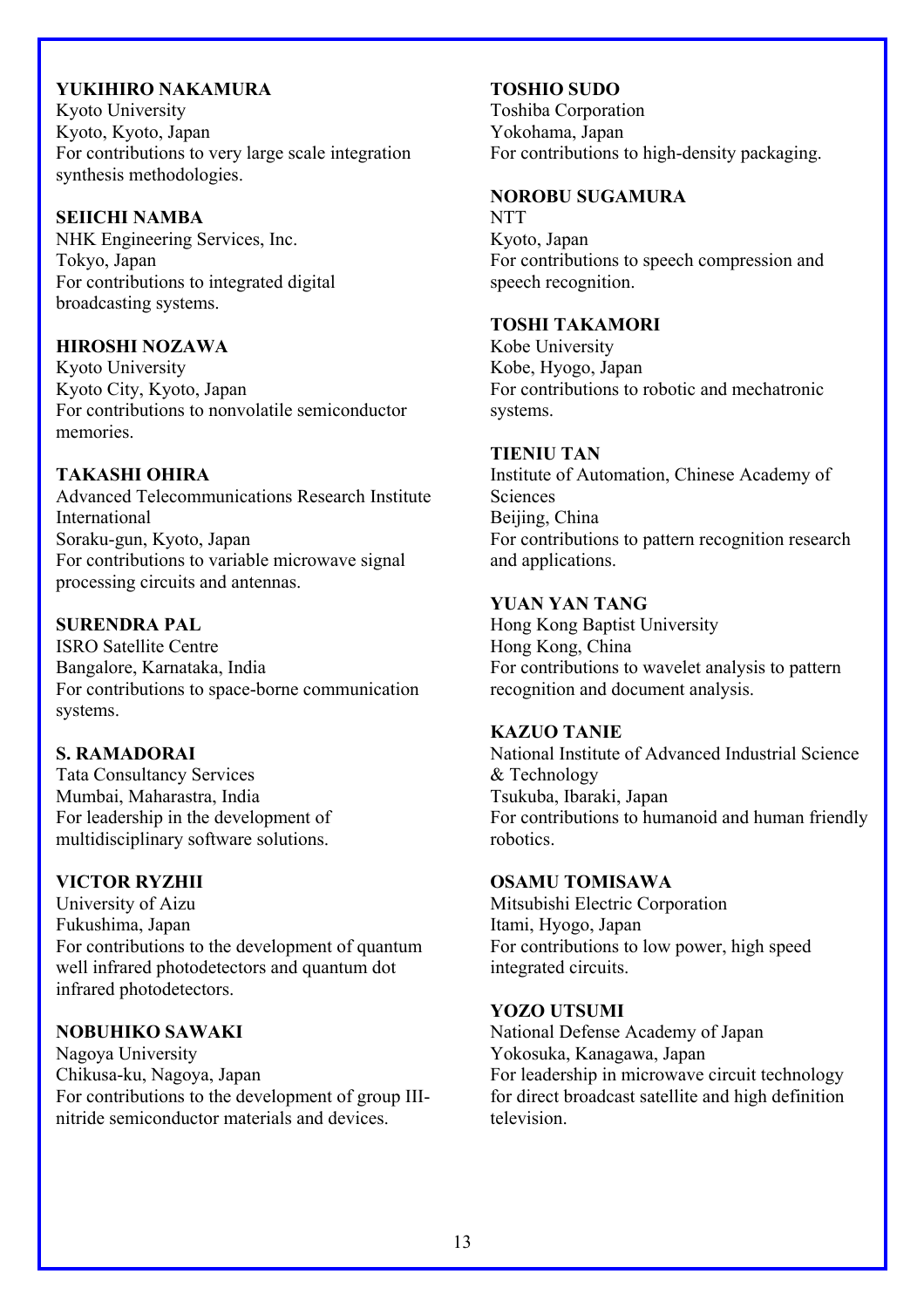**CHENG-WEN WU**  National Tsing Hua University Hsinchu, Taiwan For contributions to design and test of array structures.

#### **SEICHI YAMAMOTO**

ATR Spoken Language Translation Research Labs Kyoto, Japan For leadership in the development of spoken language communication systems.

#### **DANIEL SO YEUNG**

The Hong Kong Polytechnic University Hung Hom, Kowloon, Hong Kong For contributions to sensitivity analysis of neural networks and fuzzy expert systems.

### **KATSUMI YOSHINO**

Osaka University Suita, Osaka, Japan For contributions to organal electronic and optoelectronic materials.

#### **KEN-ICHI YUKIMATSU**

Akita University Akita-shi, Akita, Japan For contributions to photonic switching technologies system.

#### **HONG-JIANG ZHANG**

Microsoft Research Asia Beijing, China For contributions to media computing and leadership in content-based visual media analysis, retrieval and browsing.

## **ALBERT Y. ZOMAYA**

The University of Sydney New South Wales, Australia For contributions to the solution of scheduling problems in parallel computing systems.

## **Financial Advantage Program**

The IEEE Financial Advantage Program (FAP) provides value-added benefits to IEEE members. Launched on September 1, 1993, FAP was designed to centrally locate all personal non-technical benefits under one umbrella.

Although many of the products and services offered are only available in certain locations, the entire membership benefits from the program. Since its inception, IEEE FAP has generated US\$23 million of nondues revenue stream back to the organization, helping to fund programs and services for the general membership. This equates to a total dues savings of US\$100\* per member over the last 10 years.

In Region 10, FAP offers the following services:

• International Accident and Medical Insurance:

Five distinct plans offering insurance coverage for accidents and sickness, emergency medical evacuation and repatriation when traveling across country or around the world.

• Non-US Investment Program

Providing an investment option for members through Solomon Smith Barney with an initial investment of US\$2,500.

- Car Rental: Services offered through Avis, Budget and Hertz.
- IEEE Travel Services The IEEE full service travel agency has recently been enhanced to provide even more competitive pricing on your travel needs.

To learn more about the IEEE Financial Advantage Program and these services, please visit us on the web at http://www.ieee.org/fap.

\*Higher grade members, does not include life members, students or special circumstance.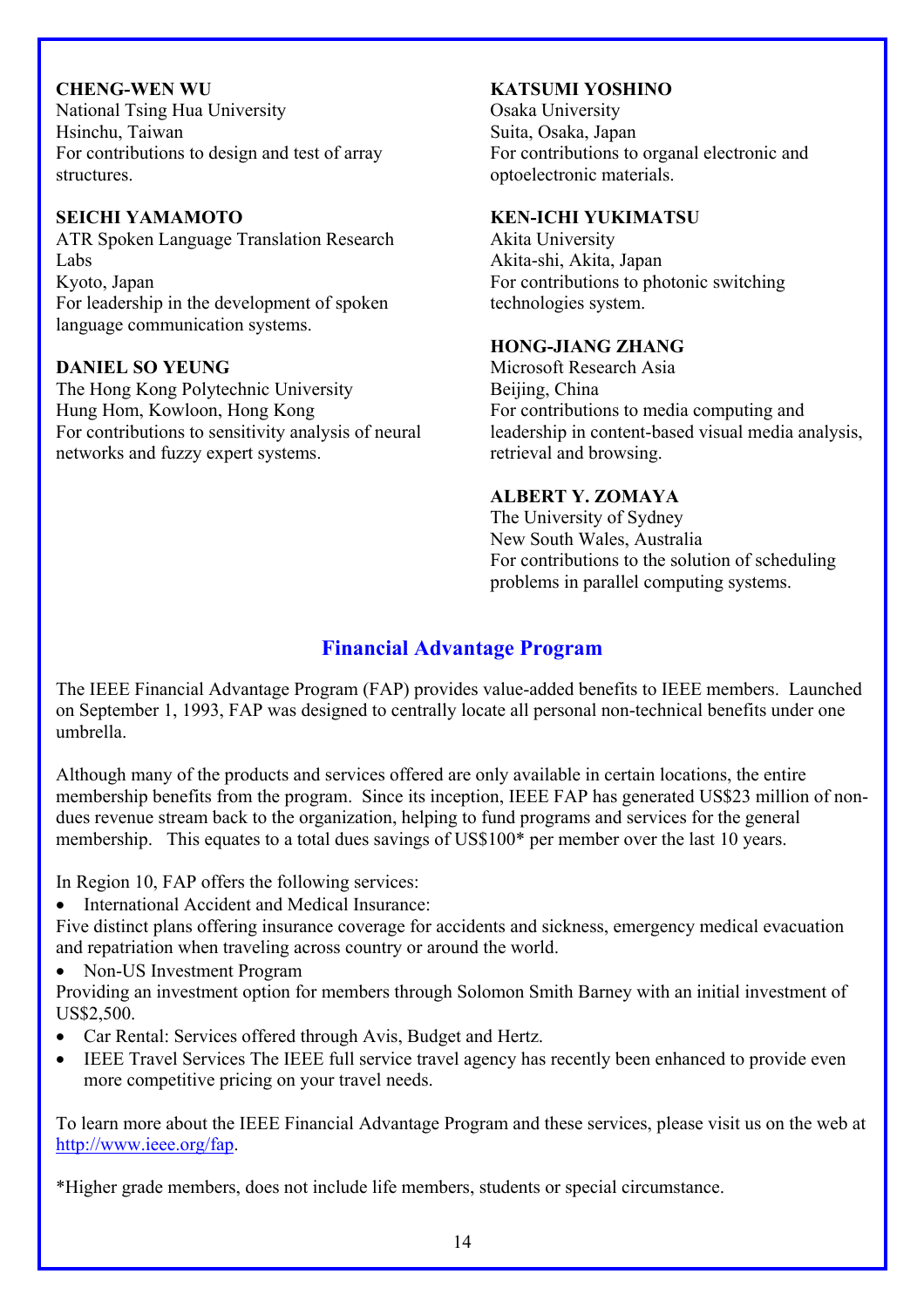## **IEEE REGION 10 - EXECUTIVE COMMITTEE 2004**

| Director - Jung-Uck Seo                                                                       | <b>Past Director - Teck Seng Low</b>                                                                     | <b>Director Elect -</b><br>Seeichi Takeuchi                          |
|-----------------------------------------------------------------------------------------------|----------------------------------------------------------------------------------------------------------|----------------------------------------------------------------------|
| <b>Secretary -Yong-Jin Park</b>                                                               | <b>Treasurer - Dae-Young Kim</b>                                                                         | <b>Awards Coordinator: Y.W. Liu</b>                                  |
|                                                                                               |                                                                                                          |                                                                      |
| <b>Chapter /Section &amp; Strategic</b><br><b>Planning Coordinator:</b><br>Lawrence.W.C. Wong | <b>Educational Activities &amp;</b><br><b>Recognized Education Program</b><br>Coordinator: Aki Nishihara | <b>Electronic Communication</b><br><b>Coordinator: Kae Dal Kwack</b> |
|                                                                                               |                                                                                                          |                                                                      |
| <b>GOLD Representative:</b><br><b>Tuptim Angkaew</b>                                          | <b>Membership Development</b><br><b>Coordinator: S.V Sankaran</b>                                        | <b>Newsletter Editor:</b><br><b>Harry McDonald</b>                   |
|                                                                                               |                                                                                                          |                                                                      |
| <b>Regional Chapter Coordinator:</b><br><b>Miki Yamamoto</b>                                  | <b>Regional Conference</b><br>Coordinator:<br>Janina. Mazierska                                          | <b>Technical Activities</b><br><b>Coordinator: Tee Hiang Cheng</b>   |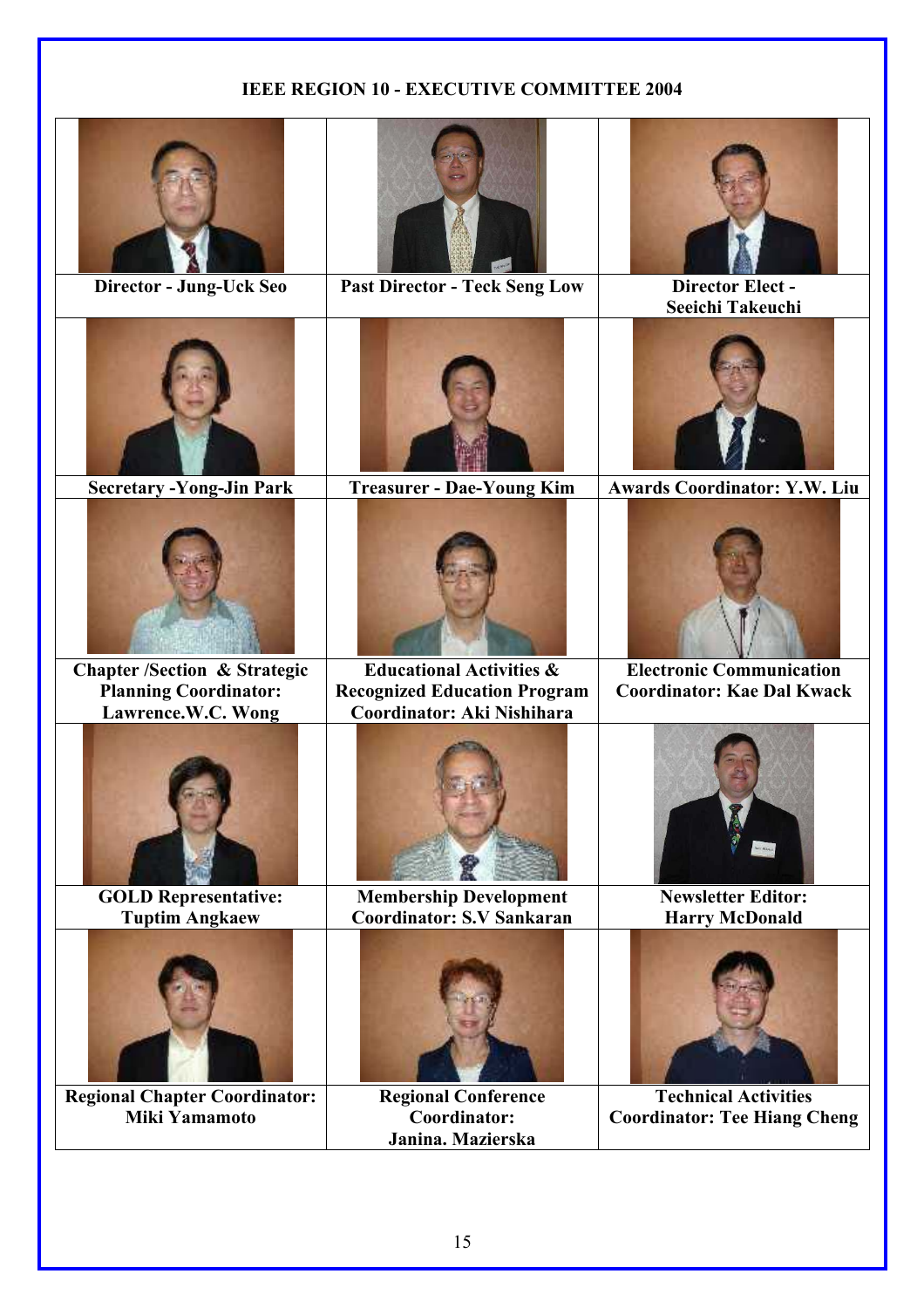





**Student Activities Coordinator: Marzuki Bin Khalid** 

**R 10 Student Representative\*\* Darrel Sau Foong Chong**

#### **IEEE Asia Pacific Office\*\* Manager Fanny Su**

## **\*\*Note: R10 Student rep and IEEE APO Manager included but are not Excom members**

| Director: Jung Uck Seo                            | juseo@ieee.org                  |
|---------------------------------------------------|---------------------------------|
| Immediate Past Director: T. S. Low                | elelowts@nus.edu.sg             |
| Director-Elect : S. Takeuchi                      | takeuchi@dendai.ac.jp           |
| Secretary: Yong-Jin Park                          | park@hyuee.hanyang.ac.kr        |
| Treasurer: Dae Young Kim                          | dykim@cnu.ac.kr                 |
| Awards Coordinator: Y.W. Liu                      | $y$ .liu@ieee.org               |
| Chapter /Section Coordinator: L.W.C. Wong         | lwong@i2r.a-star.edu.sg         |
| Educational Activities Coordinator: A. Nishihara  | aki@ec.ss.titech.ac.jp          |
| Electronic Communication Coordinator: Kae Dal     | kwack@hanyang.ac.kr             |
| Kwack                                             |                                 |
| <b>GOLD Representative: Tuptim Angkaew</b>        | feetak@kankrow.eng.chula.ac.th  |
| Membership Development Coordinator: S.V           | svsan@ieee.org                  |
| Sankaran                                          |                                 |
| Newsletter Editor: Harry McDonald                 | harry.mcdonald@ieee.org         |
| Regional Chapter Coordinator: M. Yamamoto         | yamamoto@comm.eng.osaka-u.ac.jp |
| Regional Conference Coordinator: J. Mazierska     | j.mazierska@ieee.org            |
| Technical Activities Coordinator: Tee Hiang Cheng | ethcheng@ntu.edu.sg             |
| Recognized Education Program Coordinator: A.      | aki@ec.ss.titech.ac.jp          |
| Nishihara                                         |                                 |
| Student Activities Coordinator: M.B. Khalid       | $maxuki(a)$ utm.my              |
| Strategic Planning Coordinator: L.W.C. Wong       | $lwong@i2r.a-star.edu.sg$       |

#### **2004 Region 10 EXCOM member contacts;**

## **IEEE REGION 10 - NEWSLETTER EDITORIAL DEADLINES**

Raise awareness of your own significant achievements, events and interesting IEEE activities or people in your section. Newsletter ready articles greatly appreciated. I am also looking for extra IEEE volunteer support to assist with collection of articles, editorial work and collation of the electronic newsletter. Make a note in your calendars and please submit electronic articles for inclusion by the listed dates to

## **[harry.mcdonald@ieee.org.](mailto:harry.mcdonald@ieee.org)**

 $7^{th}$  May 2004 28<sup>th</sup> May 2004<br>  $6^{th}$  Aug 2004 27<sup>th</sup> Aug 2004  $6^{th}$  Aug 2004<br>  $4^{th}$  Nov 2004<br>  $2^{th}$  Nov 2004<br>  $2^{nd}$  Nov 2004  $4^{\text{th}}$  Nov 2004<br>  $4^{\text{th}}$  Feb 2005<br>  $18^{\text{th}}$  Feb 2005<br>  $18^{\text{th}}$  Feb 2005

Editorial Deadline<br>  $7<sup>th</sup>$  May 2004<br>  $28<sup>th</sup>$  May 2004<br>  $28<sup>th</sup>$  May 2004  $18<sup>th</sup>$  Feb 2005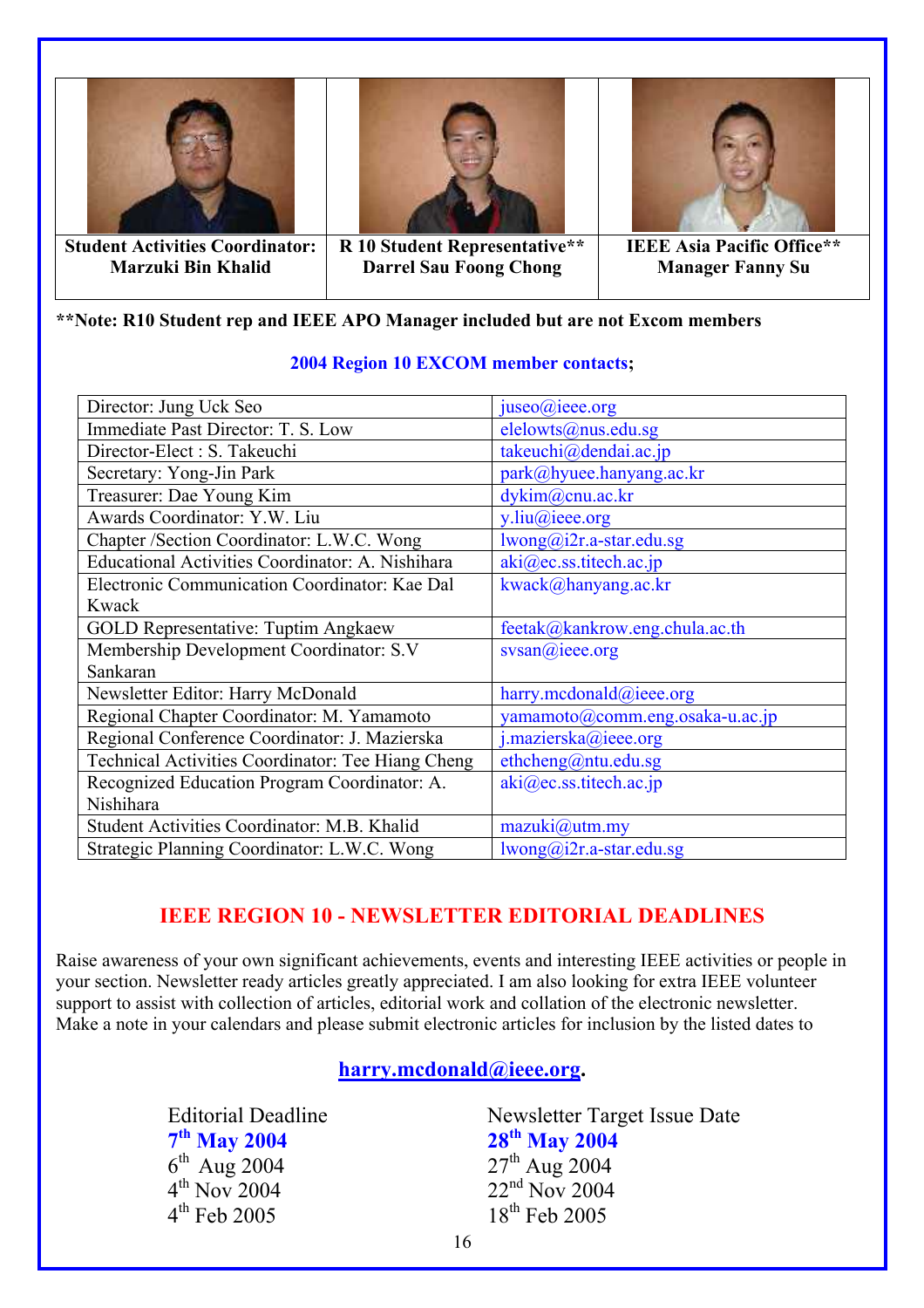## **IEEE CONFERENCES IN REGION 10 DURING THE PERIOD 1<sup>st</sup> APRIL 2004 - 30<sup>th</sup> JUNE 2004**

#### **April 2004**

2004 IEEE International Conference on Electric Utility Deregulation and Restructuring and Power Technologies (DRPT) Hong Kong, China, 05 Apr - 08 Apr 2004 <http://www.ieee.org.hk/drpt2004>

2004 Cool Chips VII Yokohama, Japan, 14 Apr - 16 Apr 2004 <http://www.coolchips.org/>

NOMS 2004 - 2004 IEEE Network Operations and Management Symposium Seoul, Korea, 19 Apr - 23 Apr 2004 [http://www.noms2004.org](http://www.noms2004.org/) 

2004 International Conference on the Business of Electronic Product Reliability and Liability (EPRL) Shanghai, China, 27 Apr - 30 Apr 2004 http://www.ee.cityu.edu.hk/~ieee\_con/

#### **May 2004**

2004 International Workshop on Ultra Wideband Systems (IWUWBS) Kyoto, Japan, 19 May - 21 May 2004 [http://www.iwuwbs2004.org](http://www.iwuwbs2004.org/) 

2004 IEEE Symposium on Bioinformatics and Biomedical Engineering - BIBE Taichung, Taiwan, 19 May - 21 May 2004 http://bibe2004.ece.uci.edu/

2004 IEEE International Symposium on Power Semiconductor Devices & IC's (ISPSD) Kitakyushu, Japan, 24 May - 27 May 2004 <http://www.ieee.org/organizations/society/eds/>

2004 8th International Conference on Computer Supported Cooperative Work in Design (CSCWD) Xiamen, China, RESCHEDULED from Oct. 2003 to 26 May - 28 May 2004 [http://cscwd.xmu.edu.cn](http://cscwd.xmu.edu.cn/) 

2004 IEEE 10th Workshop on Future Trends of Distributed Computing Systems - FTDCS Suzhou, China, 26 May - 28 May 2004 http://www.cercs.gatech.edu/ftdcs2004/

2004 IEEE 6th CAS Symposium on Emerging Technologies:Frontiers of Mobile and Wireless Communication

Shanghai, China, (RESCHEDULED from 15 OCT 2003 to 31 May - 02 Jun 2004 <http://mwc.ee.nd.edu/>

2004 IEEE 16th International Conference on Indium Phosphide & Related Materials (IPRM) Kagoshima, Japan, 31 May - 04 Jun 2004 http://www.iprm.jp/

#### **June 2004**

2004 International Networking and Communications Conference (INCC) Lahore, Pakistan, 11 Jun - 14 Jun 2004 <http://ravi.lums.edu.pk/ieee/incc2004/index.htm>

2004 5th World Congress on Intelligent Control and Automation (WCICA 2004) Hongzhou, China, 14 Jun - 18 Jun 2004 <http://www.wcica.org/>

2004 2nd IEEE/EMBS International Summer School on Medical Devices and Biosensors (ISSS-MDBS 2004) Hong Kong, China, 26 Jun - 02 Jul 2004 <http://bme.ee.cuhk.edu.hk/isss-mdbs>

2004 2nd IEEE Workshop on Image and Video Registration (IVR) Taipei, Taiwan, 27 Jun - 02 Jul 2004 <http://www-cs.engr.ccny.cuny.edu/~zhu/IVR2004>

2004 IEEE International Conference on Multimedia and Expo (ICME) Taipei, Taiwan, 27 Jun - 30 Jun 2004 <http://www.mine.tku.edu.tw/icme04/>

2004 International Conference of Communications, Circuits and Systems (ICCCAS) Chengdu, China, 27 Jun - 29 Jun 2004 [http://icccas04.uestc.edu.cn](http://icccas04.uestc.edu.cn/) 

2004 Workshop on EnterpriseNetworking and Computing inHealthcare Industry(Healthcom 2004) Kanagawa, Japan, 28 Jun - 29 Jun 2004 http://www.ets8.jp/healthcom2004/

For the most up to date information about IEEE Region 10 and all other IEEE conference schedules and details please visit:

http://www.ieee.org/conferencesearch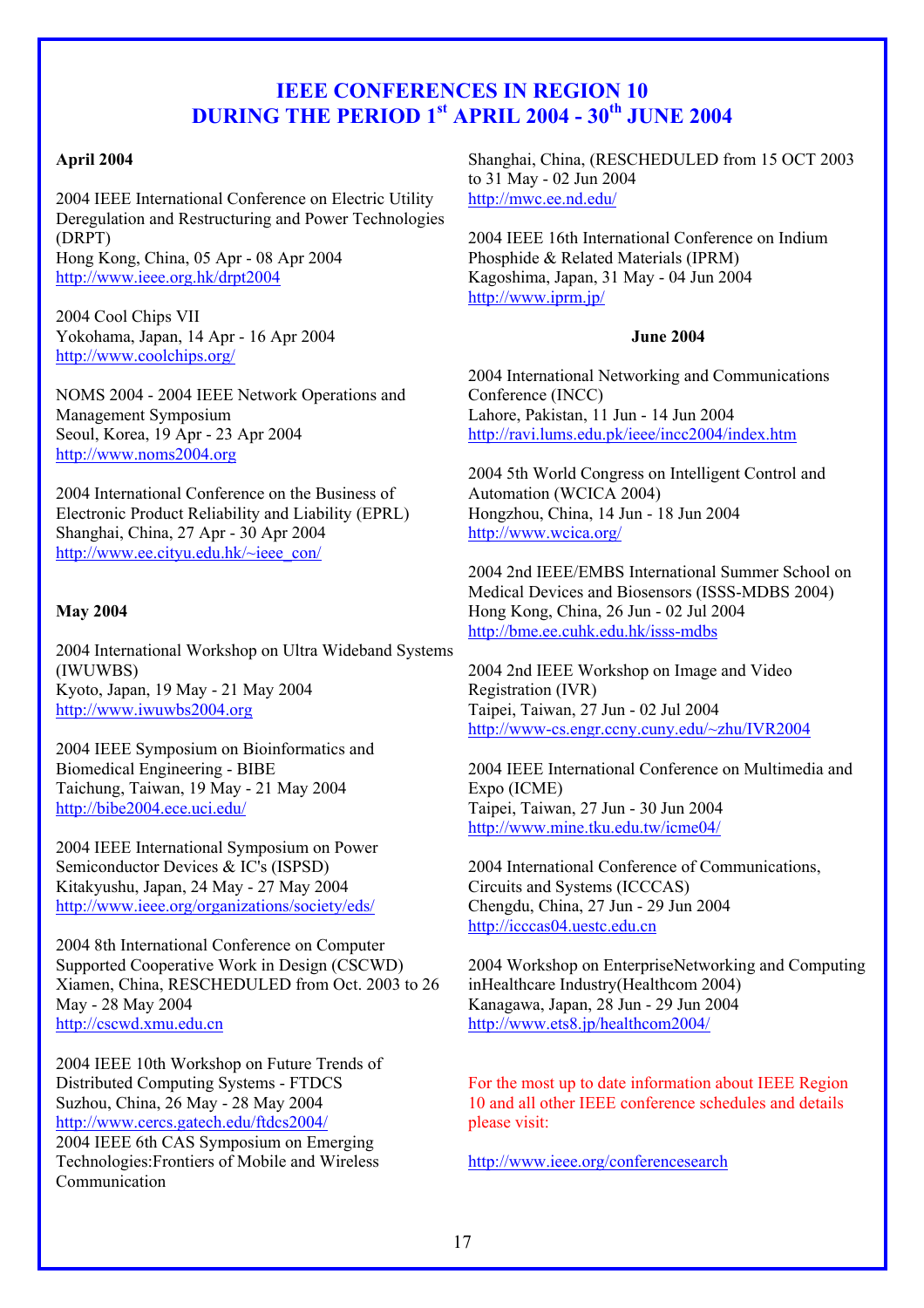## **Call For Papers INMIC2004**

The National University of Computer and Emerging Sciences at Lahore, Pakistan, is organizing INMIC2004, December 24-26, 2004, in collaboration with IEEE Lahore Section.

INMIC is held every year and INMIC2004 will be the 8th in the series. The conference focuses on research presentations by both academic/professional researchers as well as students and will provide them a forum for exchange and synergy from their different backgrounds with the common interest in latest trends of Computer Sciences, Electrical Engineering, Communications & related disciplines.

Scope: You are invited to submit original papers addressing topics in all areas of latest technologies coming under the domain of IEEE. Relevant topics include, but are not limited to the technical subject categories listed

Algorithms, Tools & Applications Artificial Intelligence/Genetic Algorithms Automation and Control Systems Communication Systems & Techniques Computer Networks and Security Databases and Warehousing Digital Signal Processing Electronic Devices Embedded Systems

Microwave Devices and Circuits Modeling & Simulation Natural Language Processing Power Devices and Systems Reliability Issues Software Engineering Software Project Management Speech/ Image, and Video Processing Local Language Computing

The conference also includes a series of tutorials enabling participants to learn about the latest trends and technologies. Attendees/presenters are welcome from all parts of the world to participate in the event.

Submission Guidelines:Papers' length should not exceed 6 pages. The paper must be submitted in IEEE format. Further details are available at web site: http://www.nu.edu.pk/inmic2004

| Submission of Papers                | May 31, 2004         |
|-------------------------------------|----------------------|
| <b>Acceptance Notification</b>      | July 31, 2004        |
| Camera-Ready Paper Due              | August 31, 2004      |
| <b>Tutorial Proposals Due</b>       | August 31, 2004      |
| <b>Tutorial Proposal Acceptance</b> | September 30, 2004   |
| <b>Registration for Authors</b>     | October 15, 2004     |
| <b>Conference Dates</b>             | December 24-26, 2004 |

For any queries or further information please feel free to contact to  $immic2004@nu.edu.ph$  or Visit us: www.nu.edu.pk/inmic2004

## **Some Important Conferences coming up in Australia**

5th Biennial Asian Control Conference, 20-23 July, 2004, Melbourne http://ascc2004.ee.mu.oz.au

8th IEEE International Symposium on Spread Spectrum Techniques, Applications (ISSSTA) 30 August - 2 September, 2004,Sydney http://www.isssta2004.org

IEEE International Symposium on Information Theory (ISIT) 4-9 September, 2005, Adelaide http://www.informationtheory.net/conference